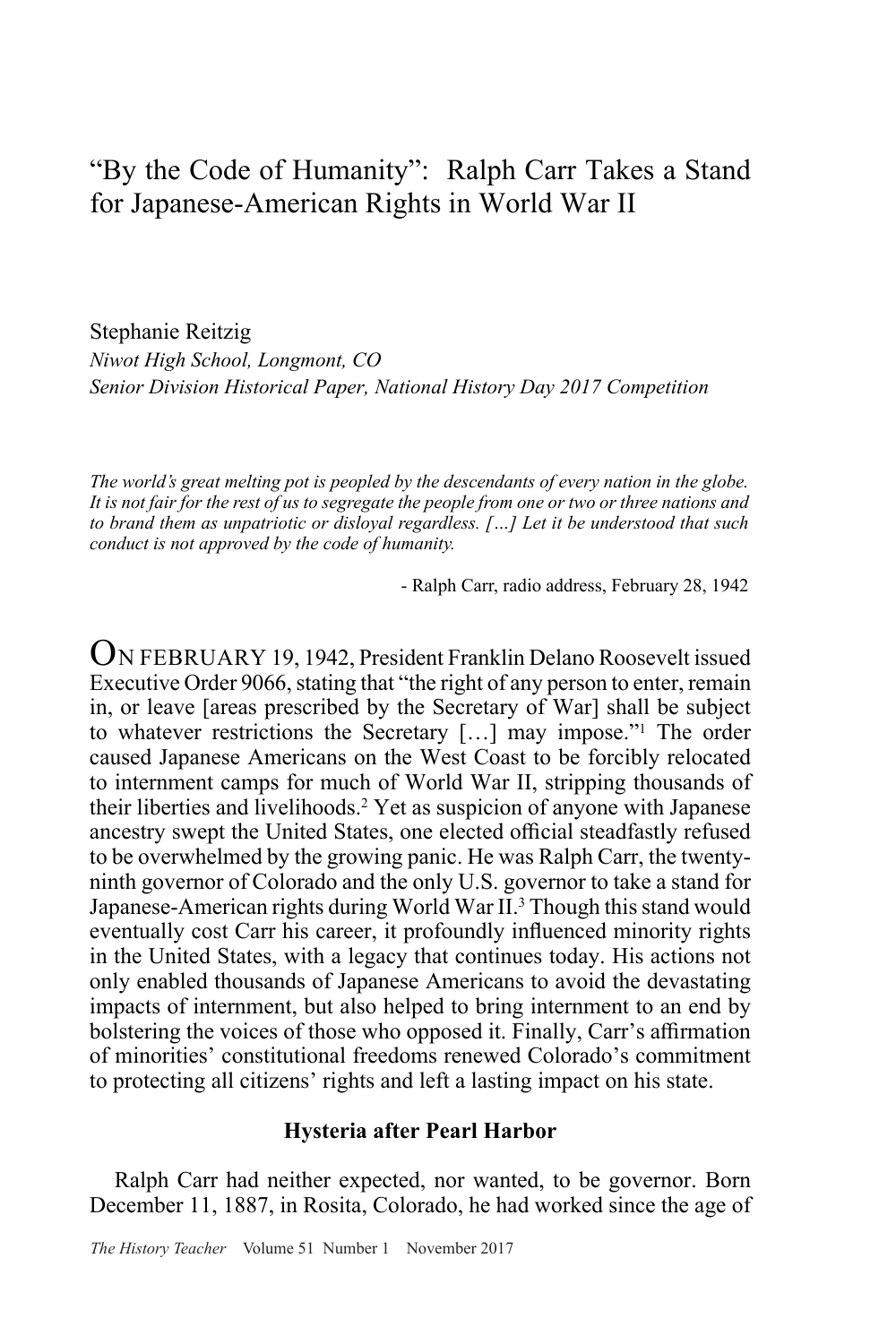six to support his family before attending the University of Colorado for his undergraduate and law degrees.<sup>4</sup> He would later attribute his views on racial equality to his upbringing in Rosita, declaring of his stance on Japanese-American internment, "I was brought up in a small town where I knew the shame and dishonor of race hatred. I grew to despise it because it threatened the happiness of you and you and you."5

In 1929, President Herbert Hoover selected Carr to be the U.S. attorney for Colorado.<sup>6</sup> While serving in this position, Carr reluctantly launched his 1938 gubernatorial campaign at the behest of Colorado Republicans.<sup>7</sup> Having become a public favorite for his plan to repair the state's tattered finances, Carr won by 49,000 votes in 1938 and was reelected by a margin of 51,000 votes in 1940.8 (See **Appendix A**.)

As governor, much of his work dealt with water rights, which in Colorado's arid climate were vital to the agricultural economy.9 This work later informed his stance on Japanese internment, as fighting the Arkansas Valley Authority (AVA) in 1938 enabled Carr to fully understand the power of precedent in shaping constitutional interpretations. The Tennessee Valley Authority (TVA), created in 1933 to provide electricity and flood control to the Tennessee Valley, had garnered significant public support, and amid faltering judicial and public approval of the New Deal several years later, federal officials devised the similar AVA, which nationalized control over Western water rights.10 Carr worked to prevent this measure from passing after discovering that its authors had yet to even visit the region, and were merely using the TVA to rapidly pass the AVA.11 Fighting the bill gave him crucial insight into the power of precedent, which he would later voice when warning of the dangerous example set by internment.

Carr was at the midpoint of his second term as governor when the Japanese struck Pearl Harbor on December 7, 1941. Congress quickly responded with a declaration of war on December 8.12 As the country prepared for conflict, shocked Americans panicked at the possibility of saboteurs aiding Japan from inside the United States.13 One man wrote Carr to describe how Japanese students at the Colorado School of Mines "took pictures and many notes" while visiting a local mine, adding that "the productive capacity of the Axis could be due to the fact the Axis [powers] are applying my Geological [*sic*] data in their mining operations."14 Politicians' increasing tendency to treat Japanese-American citizens as foreigners only augmented this hysteria, such as when General DeWitt declared that "a Jap's a Jap […] whether the Jap is a citizen or not."15 Public sentiment and the popular press overwhelmingly supported the incarceration of Japanese Americans. On February 18, 1942, for example, one Colorado newspaper editor endorsed Pulitzer Prize winner Westbrook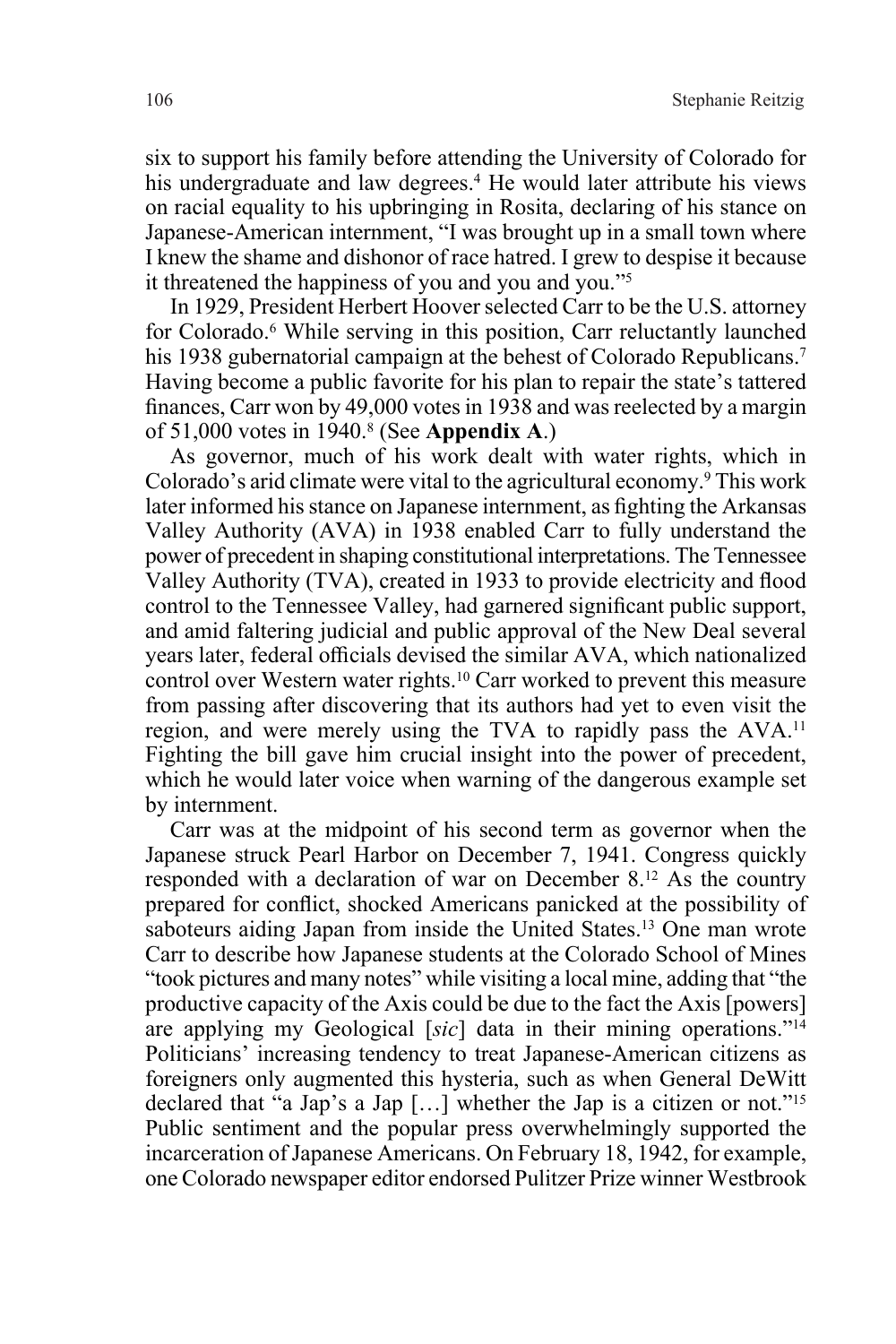Pegler's view that "the Japanese in California should be under armed guard to the last man and woman right now and to hell with habeas corpus until the danger is over."16 Government leaders evidently felt the same way: one day later, President Roosevelt issued Executive Order 9066.

The order outraged Carr, who vehemently believed that all American citizens, regardless of race or ethnicity, should be guaranteed their constitutional rights.17 Such a violation of these freedoms seemed increasingly inevitable, however, with reports emerging that Japanese Americans would soon be relocated to internment camps.18 As rumors spread of the possibility of such camps in Colorado, Coloradans grew furious at the idea of having "yellow devils" in their state.19 Many threatened violence towards Japanese Americans, with a report from the Immigration and Naturalization Service describing how one man planned to go "Jap hunting" if internees arrived.20 (See **Appendix B**.)

Given this escalating tension, Carr felt it more imperative than ever that he firmly express the state's official stance on Japanese internment. On February 28, 1942, he delivered a radio address to establish Colorado's twofold position on the subject. First, if the federal government determined that Japanese immigrants deemed dangerous to the war effort should be imprisoned in the state, "then we of Colorado are big enough and patriotic enough to do our duty" without objecting merely because of Coloradans' racial bias.21 Despite this, Colorado would neither endorse these camps nor offer military support for them.<sup>22</sup> Second and most importantly, Carr differentiated in his radio address between interning supposedly dangerous enemy aliens and imprisoning American citizens in violation of their constitutional rights. He further denounced discrimination against immigrants and their families, reminding listeners, "In Colorado there are thousands of men and women and children […] who by reason of blood only, are regarded by some people as unfriendly. […] [Many] are American citizens, with no connection with or feeling of loyalty toward the customs and philosophies of Italy, Japan, or Germany."23 As he concluded his speech, Carr stressed the ethical cost of violence against such people. Intolerance and discrimination, he declared, are "not approved by the code of humanity."

### **Affirming Japanese-American Rights**

Reactions to Carr's stance came swiftly, as illustrated by the flood of angry letters he received following his address. One Coloradan instructed Carr to "regard this letter as a *vigorous protest against* any of those damned Japs being sent to this state," while another told him that "those yellow rats […] breed like termites and can be trusted *less*."24 Many demanded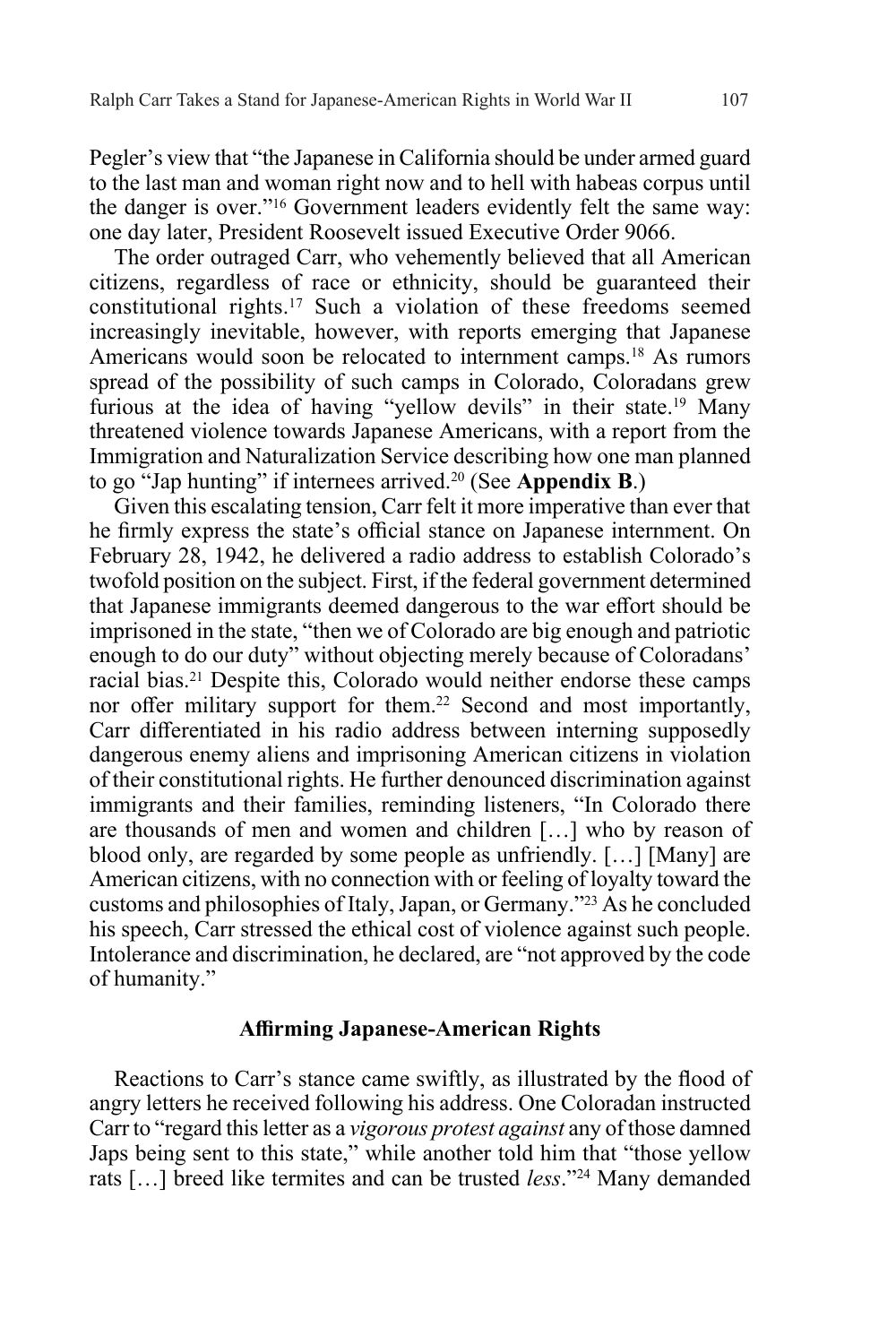a stance like that of Wyoming's governor, who threatened, "If you bring Japanese into my state, I promise you they will be hanging from every tree."25 Among Western state leaders, only Carr refused to make similar declarations.26

Carr also received hundreds of pleas from Japanese Americans seeking to move to Colorado before relocation was implemented. He responded to each with a copy of his message to U.S. military commander Herman Goebel, in which he reaffirmed Japanese Americans' constitutional freedoms and stated that "no Governor has the right to deny to any American citizen or to any other person living in the country legally the right to enter or to reside in or to cross his state."27 He reiterated this position in his responses to angry constituents, reminding them, "Do not think that injustice should be visited upon the innocent because of misconduct of individuals."28 Carr further reinforced this commitment to Japanese-American rights when he halted passage of a 1942 bill eliminating Japanese Americans' citizenship in Colorado.29

This affirmation of Japanese-American rights had an enormous impact. Terrified of being forcibly relocated to internment camps, many Japanese Americans decided to flee the West Coast before internment was officially imposed on March 1, 1942. Because of Carr's open-hearted stance, Colorado became one of their most common destinations. By June 8, 1942, 1,605 people of Japanese descent, 70% of them American citizens, had already fled to the state.<sup>30</sup>

These refugees narrowly escaped the devastating impacts of internment. Internees suffered irrecuperable economic losses, as financial opportunists purchased evacuees' possessions at a fraction of their worth.<sup>31</sup> Property left in storage was often stolen or vandalized, and escheatment proceedings (in which the state seized unworked land) were frequently begun against interned farmers, many of whom were paid only around one-tenth of the land's true value.<sup>32</sup> The human costs of internment far exceeded this, however. Jeanne Wakatsuki Houston recalled that due to internment, her family "collapsed as an integrated unit. Whatever dignity or feeling of filial strength we may have known before December 1941 was lost."33 The distrust and lack of freedom that pervaded internment took an enormous psychological toll on internees, many of whom began to work through the emotional harms of their experiences only several decades after internment ended.34 Ted Nagata described the impacts of internment on his mother, stating that "the stress of incarceration [...] affected her to the point where she couldn't carry on."35 By enabling Japanese Americans to avoid internment by fleeing to Colorado before relocation officially took effect, Carr saved thousands of citizens from suffering these adverse consequences and safeguarded their rights and livelihoods.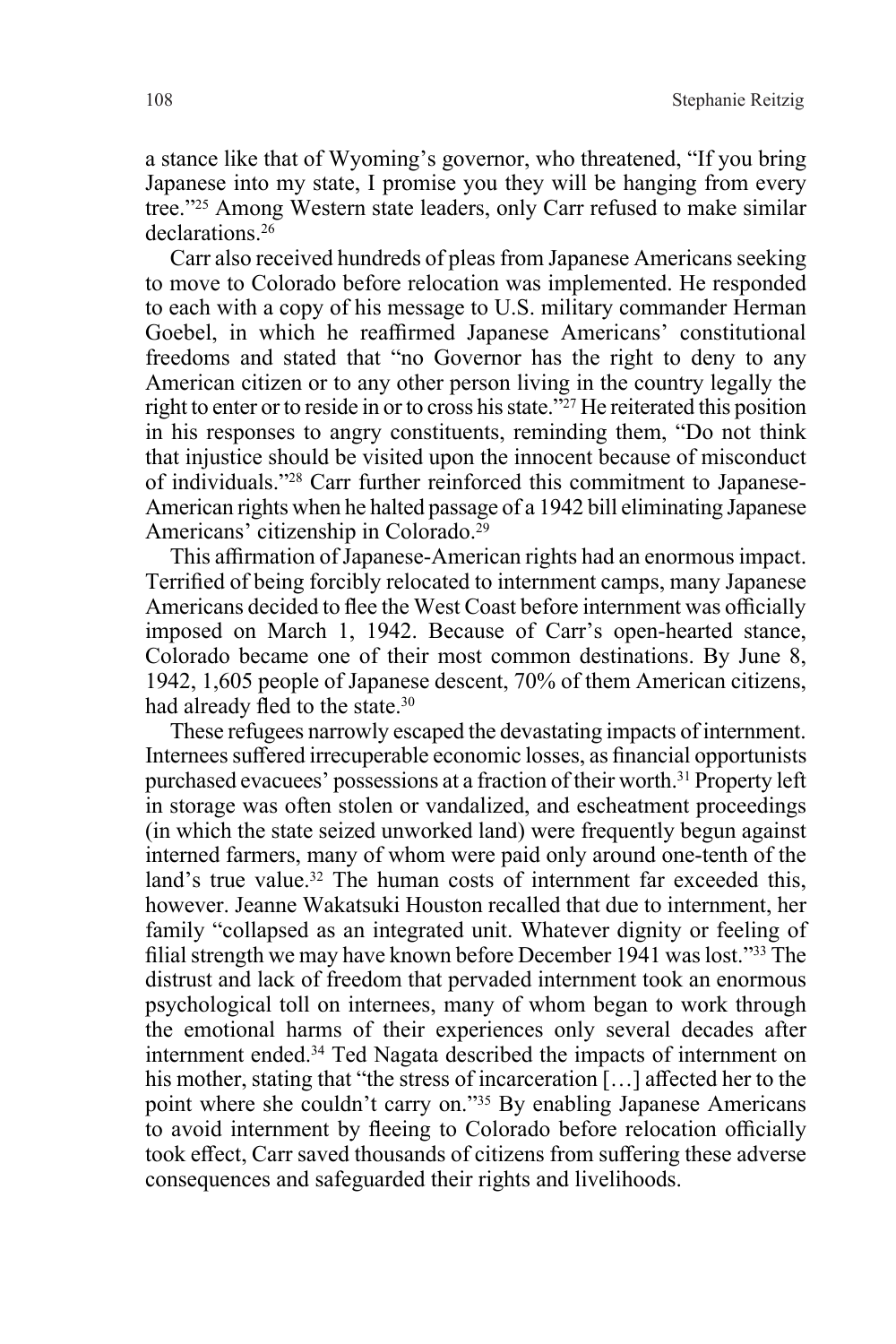### **Carr's Lasting Legacy**

One letter-writer related to Carr how she and her husband "scarcely hear anything but this: 'If Governor Carr lets the Japs in here, well, that's the end of his political career in Colorado.'"36 Yet let them in he did, and as predicted, the action doomed his political career. In 1942, he ran for the Senate, facing incumbent Ed Johnson.<sup>37</sup> Johnson made Carr's opposition to internment the main issue in the race, painting Carr as an enemy of national unity.<sup>38</sup> Unsurprisingly, Carr lost the race, albeit by a narrow margin.<sup>39</sup>

However, Carr's effect on minority rights continued long after his time in government. This came in part from the powerful publicity he had attracted as an elected official protesting Japanese-American internment. Carr received not only thousands of protest letters, but also many letters of support, with one man declaring that "no Governor of our great state ever spoke to the people with greater patriotism, Americanism, and valor than you."40 However, the voices of those who stood with Carr were drowned out by those of the majority. Gallup polls from 1942 found that 73% of Americans believed the Japanese to be "treacherous," while 63% believed them to be "sly."41 By December 1942, only 35% of Americans believed that relocated Japanese Americans should be allowed to return to their homes after the war.<sup>42</sup> Even public figures who had previously supported the Japanese, such as Earl Warren, strongly endorsed internment, and as a result, people heard few voices advocating for Japanese-American rights.<sup>43</sup>

Carr's stance on this issue, however, made headlines across the country, with his position as an elected official forcing both journalists and politicians to acknowledge internment's constitutional violations. This heightened national consciousness is evident in the propaganda film *A Challenge to Democracy*, produced in 1944 by the War Relocation Authority (WRA), which carried out Japanese-American internment. While an earlier companion film failed to mention constitutional concerns, *A Challenge to Democracy* directly responded to them, claiming that internment was only a temporary step in relocating Japanese-Americans "so there can be no question of the constitutionality of any part of the actions taken by the government to meet the dangers of war [and] no law-abiding American need to fear for his own freedom."44

Facilitated in great part by Carr's stance and its resulting publicity, this increased consciousness of Japanese-American internment's constitutional violations led to the choice to terminate it in December 1944. Dillon Myer, the former head of the WRA, recounted that the organization decided to end internment before the war concluded specifically in response to increasing public consciousness of internment's unconstitutionality.45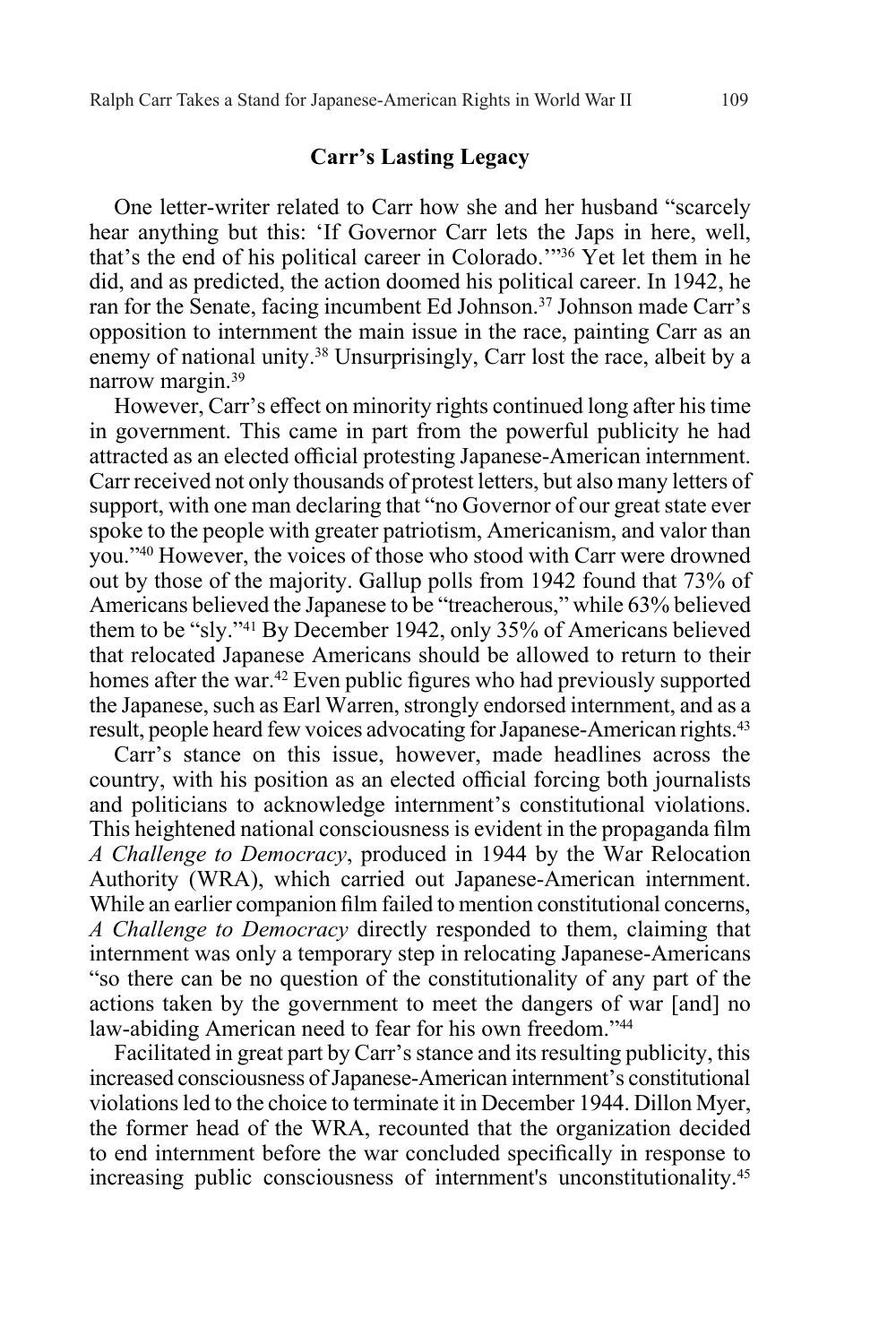Carr's stand for Japanese-American rights and the publicity it garnered thus hastened the decision to end internment, further demonstrating the profound influence that Carr's position had for Japanese Americans.

Yet Carr's impact on minority rights stretched far beyond these tangible effects. Rather, his stand for Japanese-American rights established Colorado as a diverse state protective of all citizens, regardless of race or ethnicity. A thriving Japanese-American community was established in Denver after the war by many Japanese Americans who had fled the West Coast and were inspired to stay in Colorado by the kindness shown to them by Carr.<sup>46</sup> Additionally, Carr's emphasis on guaranteeing all citizens their constitutional rights gave Coloradans a firm reminder of the values of equality upon which the United States was founded, as demonstrated when Colorado voters soundly defeated a 1944 measure intended to prohibit Japanese land ownership.47

Even today, reminders of Carr's legacy abound in the state. Carr is the only Colorado governor to be memorialized in three places in the state capital, most significantly in the Ralph Carr Judicial Center.<sup>48</sup> Additionally, a bill known as the "Ralph Carr Freedom Defense Act," proposed to the Colorado General Assembly in early 2017, reaffirms Colorado's commitment to protecting all citizens, regardless of race, ethnicity, or religion.49 By taking a stand for Japanese-American rights, Carr impressed upon Coloradans the importance of defending each citizen's constitutional freedoms, and established Colorado as a state which would protect all citizens' rights, even to the present day.

## **Living by "the Code of Humanity"**

In 1950, Carr was persuaded by Colorado Republicans to run for a third term as governor.50 Sadly, he died halfway through his campaign on September 23, 1950, from complications from diabetes.<sup>51</sup> In 1976, local Japanese Americans erected a bust of Carr in Denver, accompanied by a plaque affirming that "the precious democratic ideals he espoused must forever be defended against prejudice and neglect."52

This espousal of the constitutional rights of all Americans, regardless of race or ethnicity, had profound implications for minority rights in the United States. In addition to enabling thousands of Japanese Americans to avoid the adverse consequences of internment by welcoming them to Colorado before relocation took effect, Carr bolstered the voices of those opposing Japanese-American internment and thus contributed to the decision to end internment prior to the war's conclusion. Finally, Carr established Colorado as a state committed to protecting all citizens' rights, influencing policy even to the present day. This stand for Japanese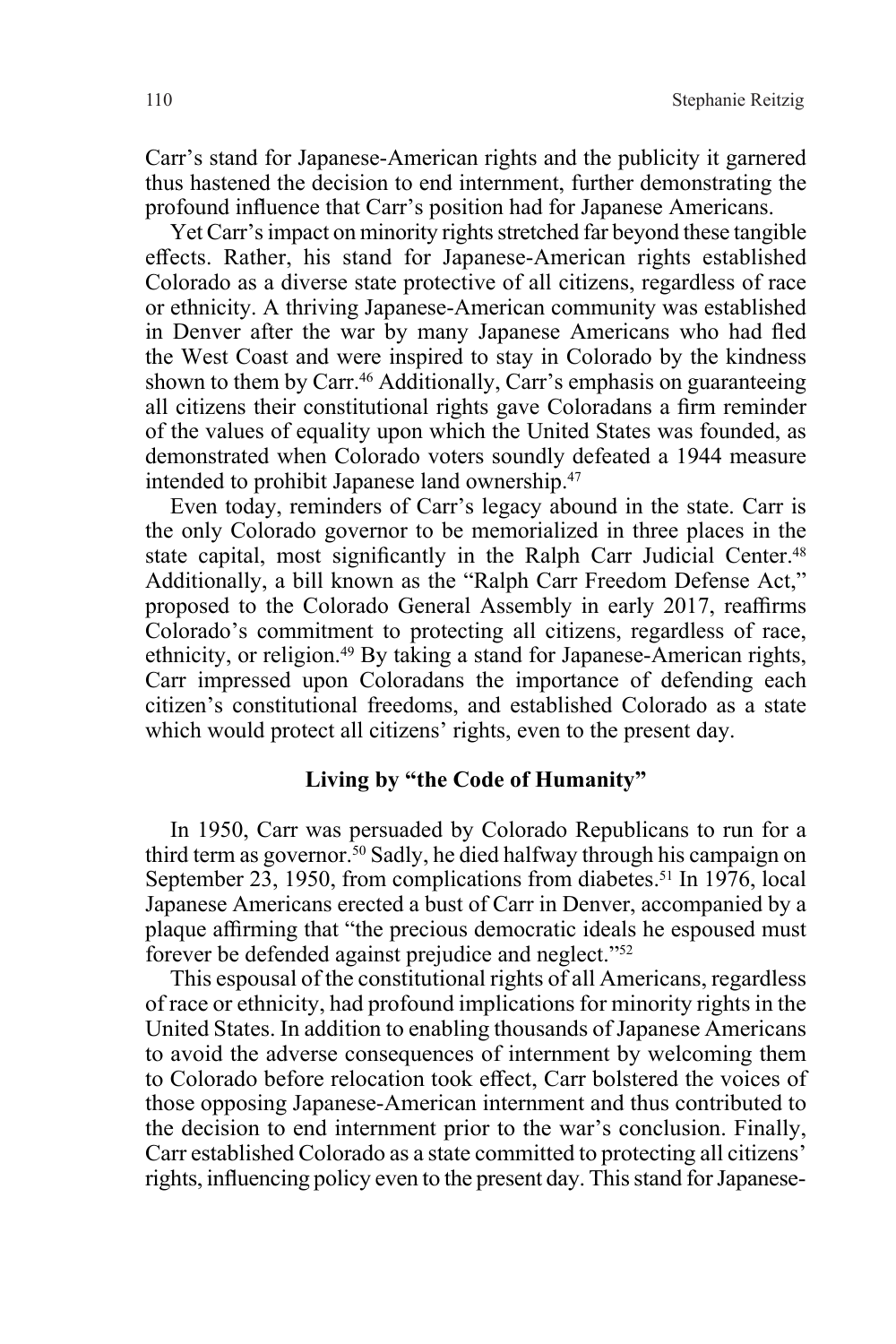American rights amidst the fear and panic of World War II proved Carr to be a man who not only espoused, but also truly lived by "the code of humanity."

### **Notes**

1. Exec. Order No. 9066, 3 C.F.R. 1092 (1942). Accessed March 5, 2017. https://www.ourdocuments.gov/doc.php?flash=false&doc=74&page=transcript.

2. Michael McCone, introduction to *Executive Order 9066* (Burbank: Fremont Press, 1992), 9.

3. Richard Reeves, *Infamy: The Shocking Story of the Japanese American Internment in World War II* (New York: Henry Holt, 2015), 99.

4. Adam Schrager, *The Principled Politician: The Ralph Carr Story*  (Golden: Fulcrum Publishing, 2008), 82-83.

5. Quoted in Reeves, *Infamy*, 99.

6. Schrager, *The Principled Politician*, 29.

7. Ibid., 11-16.

8. "New Governor," *Craig Empire Courier* (Craig, CO), Nov. 9, 1938; *Abstract of Votes Cast* (Denver: Bradford-Robinson, 1940), 9.

9. Schrager, *The Principled Politician*, 65.

10. Aaron D. Purcell, "Struggle Within, Struggle Without: The TEPCO Case and the Tennessee Valley Authority, 1936-1939," *Tennessee Historical Quarterly*  61, no. 3 (2002): 201.

11. Schrager, *The Principled Politician*, 67.

12. Ibid., 81.

13. K. D. Richardson, *Reflections of Pearl Harbor: An Oral History of December 7, 1941* (Westport, CT: Praeger, 2005), 104, https://www.questiaschool. com/read/119714440/reflections-of-pearl-harbor-an-oral- history-of-december.

14. George Gillespie to Ralph Carr, February 28, 1942, Carr Collection, Colorado State Archives.

15. Greg Robinson, *By Order of the President: FDR and the Internment of Japanese Americans* (Cambridge, MA: Harvard University Press, 2003), 131, https://www.questiaschool.com/read/119277348/by-order-of-the-president-fdrand-the-internment; quoted in Schrager, *The Principled Politician*, 177.

16. C.A. Stoddard, editorial, *Craig Empire Courier* (Craig, CO), Feb. 18, 1942.

17. Schrager, *The Principled Politician*, 133.

18. Neil West Kimball, "Short Miscellany," *Steamboat Pilot* (Steamboat Springs, CO), March 5, 1942.

19. Ibid.

20. Fred D. Fleming to Ralph Carr, Feb. 24, 1942, Carr Collection, Colorado State Archives.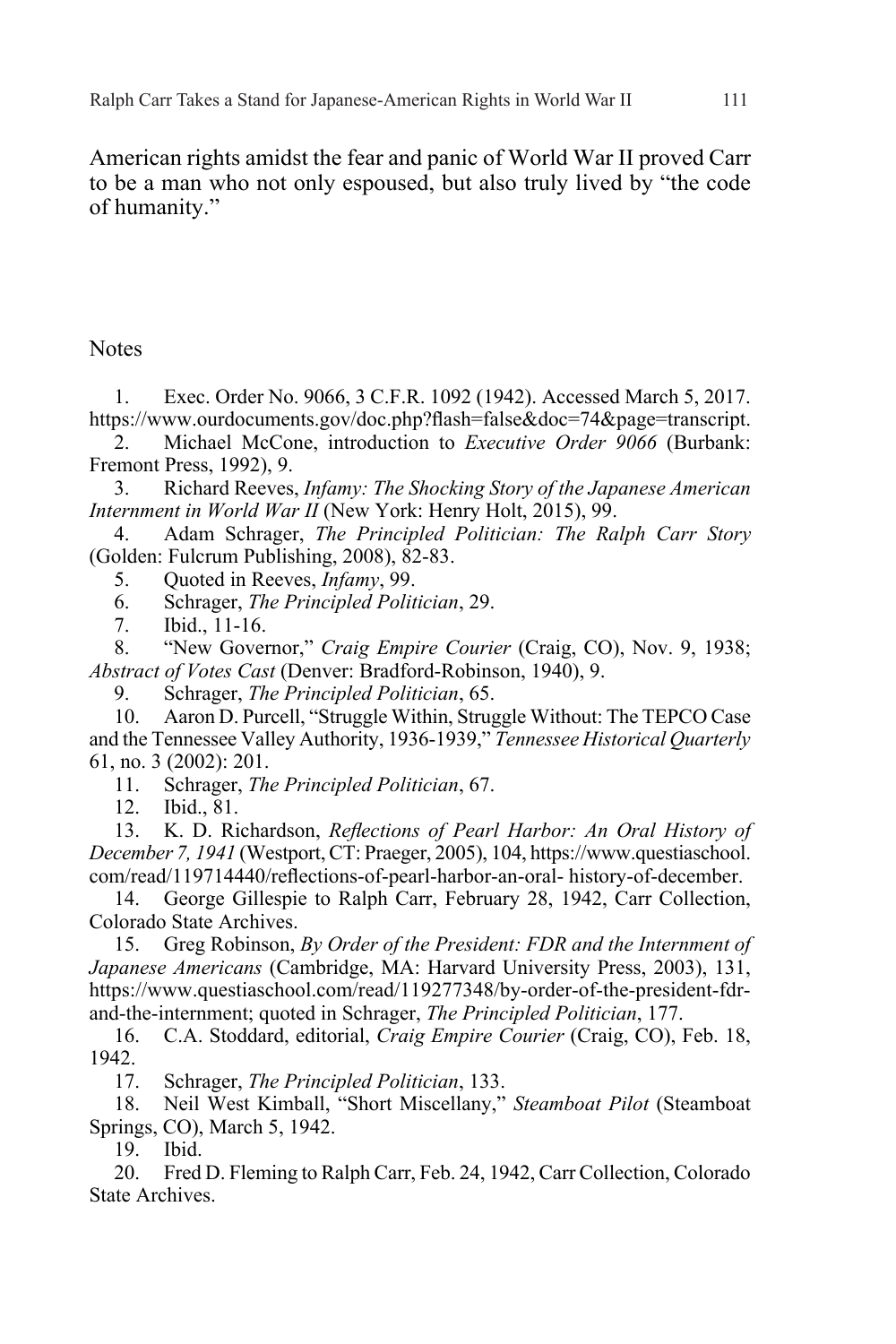21. Ralph L. Carr, radio address, Feb. 28, 1942.

22. Ibid.

23. Ibid.

24. George King to Ralph Carr, March 2, 1942, Carr Collection, Colorado State Archives; anonymous to Ralph Carr, Carr Collection, Colorado State Archives.

25. Quoted in Reeves, *Infamy*, 98.

26. Bill Hosokawa, *Nisei: The Quiet Americans* (Boulder: University Press of Colorado, 2002), 338.

27. Ralph Carr to Herman P. Goebel, Jr., July 2, 1942, Carr Collection, Colorado State Archives.

28. Ralph Carr to Kathryn Mowe and Mildred E. Mowe, April 1, 1942, Carr Collection, Colorado State Archives.

29. 134 Cong. Rec. 11010 (Aug. 5, 1988) (statement of William Lester Armstrong). Accessed March 17, 2017. http://congressional. proquest.com.ezproxy.denverlibrary.org/congressional/docview/t17. d18.9ef19be0cd70cc0b?accountid=37073.

30. E. L. Reilly to Ralph Carr, June 12, 1942, Carr Collection, Colorado State Archives.

31. Donald Pike and Roger Olmstead, introduction to *Executive Order 9066*  (Burbank: Fremont Press, 1992), 22-23.

32. Ibid.

33. Jeanne Wakatsuki Houston and James D. Houston, *Farewell to Manzanar*  (New York: Houghton Mifflin, 1973), 33.

34. Don T. Nakanishi, introduction to *Executive Order 9066* (Burbank: Fremont Press, 1992), 11.

35. Ted Nagata, interview by Megan Asaka, "Psychological Effects of Camp," *Densho Encyclopedia,* June 3, 2008, https://encyclopedia.densho.org/ Psychological effects of camp/#Postwar Impacts.

36. Hannah A. Steele to Ralph Carr, Feb. 18, 1942, Carr Collection, Colorado State Archives.

37. Neil West Kimball, "Carr and Johnson Big Show," *Steamboat Pilot*  (Steamboat Springs, CO), July 23, 1942.

38. Ibid.

39. Schrager, *The Principled Politican*, 305.

40. Lee Everett Minton to Ralph Carr, March 1, 1942, Carr Collection, Colorado State Archives.

41. Schrager, *The Principled Politician*, 175.

42. "WWII-Era Support for Japanese Internment," *Gallup*, Aug. 31, 2016, https://www.gallup.com/vault/195257/gallup-vault-wwii-era-support-japaneseinternment.aspx.

43. Robinson, *By Order of the President*, 126.

44. *Japanese Relocation*, U.S. War Relocation Authority, 1942, accessed March 19, 2017, https://archive.org/details/Japanese1943; *A Challenge to Democracy*, U.S. War Relocation Authority, 1944, accessed March 11, 2017, https://archive.org/details/Challeng1944.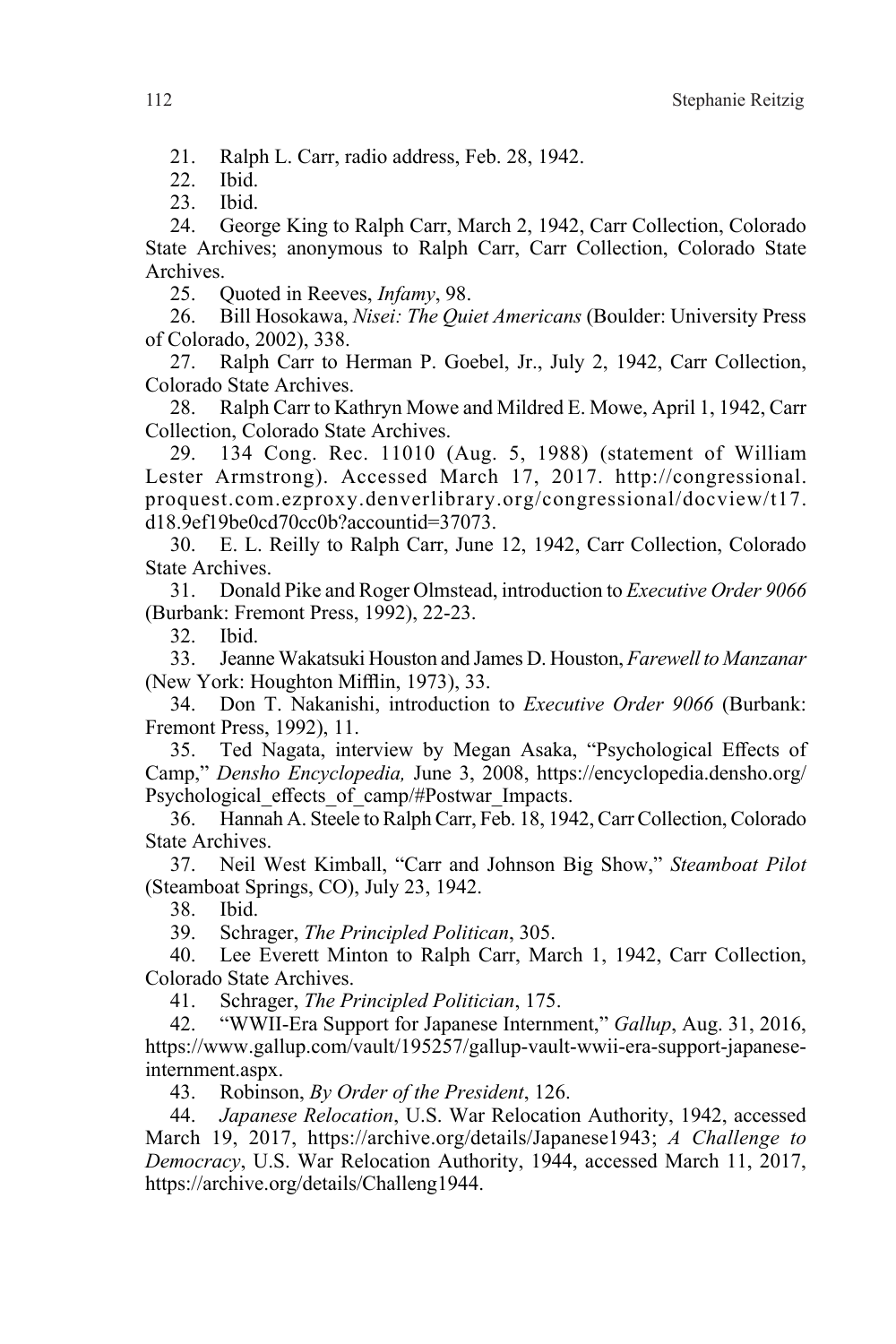45. Dillon S. Myer, *Uprooted Americans: The Japanese Americans and the War Relocation Authority During World War II* (Tucson: University of Arizona Press, 1971), 278.

46. Bill Hosokawa, *Colorado's Japanese Americans: From 1886 to the Present* (Boulder: University Press of Colorado, 2005), 8.

47. Ibid., 118.

Ibid., 98.

49. Ralph Carr Freedom Defense Act, S. 17-1230, 71st Gen. Assem., 1st Reg. Sess. (Colo. 2017).

50. Schrager, *The Principled Politician*, 325.

51. Ibid.

52. Quoted in Bill Hosokawa, "September 10, 1976," in *Thirty-Five Years in the Frying Pan* (New York: McGraw Hill, 1978), 268.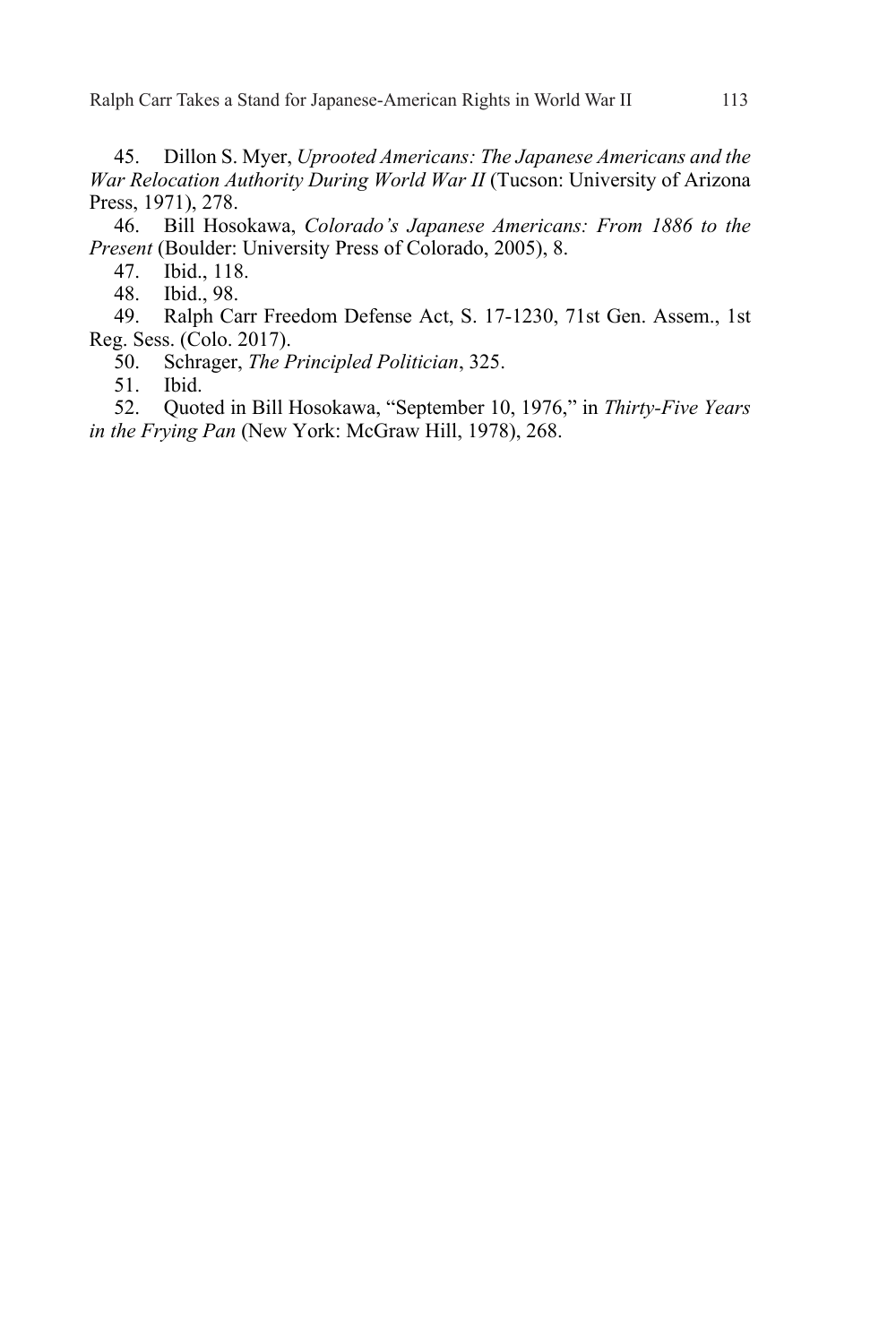# Appendix A



*Ralph L. Carr being sworn in, 1941.* Jan. 14, 1941. *The Denver Post*. https://www. denverpost.com/2016/12/06/ralph-carr-colorado-japanese-internment/.

Carr, at left, was inaugurated for his second term as governor on January 14, 1941, after winning reelection by a wide margin.\* It was while serving this second term that he would take a stand for Japanese-American rights following the Japanese attack on Pearl Harbor.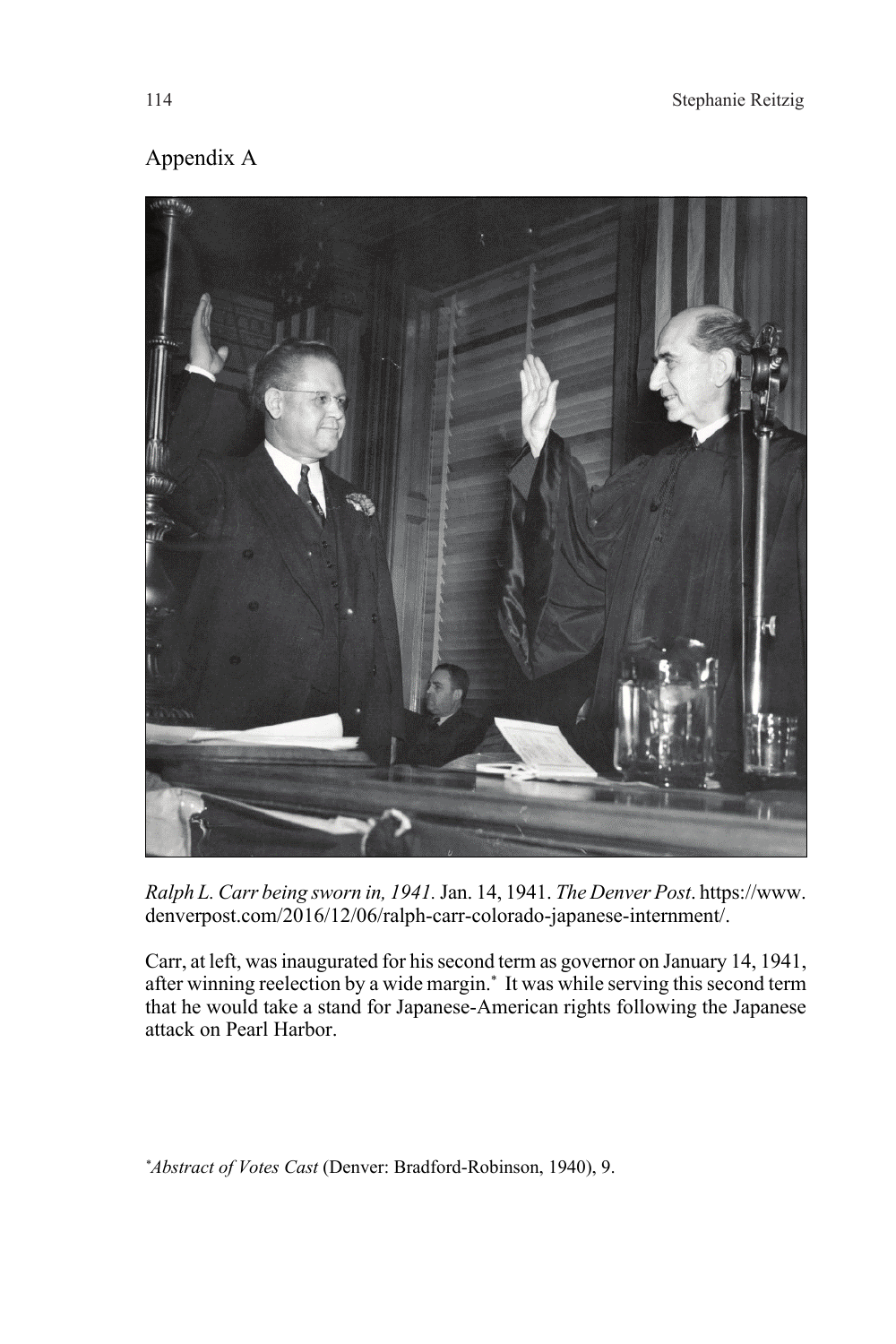# Appendix B

PUEBLO, COLO., FEB. 24 -- (INS) -- A RANCHER LIVING NEAR A CCC CAMP IN SOUTHERN COLORADO TODAY WANDERED INTO A SPORTING GOODS STORE AND DEMANDED: "TWO BOXES OF .30-30S." "GOING DEER HUNTING?" ASKED THE CLERK. "NOPE, " THE MOUNTAINEER REPLIED, "JAP HUNTIN' -- THAT IS, IF ANY OF 'EM WANDER TOO FUR FROM CAMP!" THE CAMP NEAR THE RANCHER'S HOME IS ONE OF SEVERAL HUNDRED IN THE ROCKY MOUNTAIN REGION THAT LOCAL CITIZENS BELIEVE WILL BE USED AS **EONCENTRATION CAMPS FOR JAPANESE.** 

Fred D. Fleming to Ralph Carr. February 24, 1942. Carr Collection. Colorado State Archives. Courtesy of Colorado State Archives.

This news story was released by the Immigration and Naturalization Service on February 24, 1942. Threats made towards Japanese Americans in Colorado became commonplace as rumors began to spread that internment camps might be located in the state.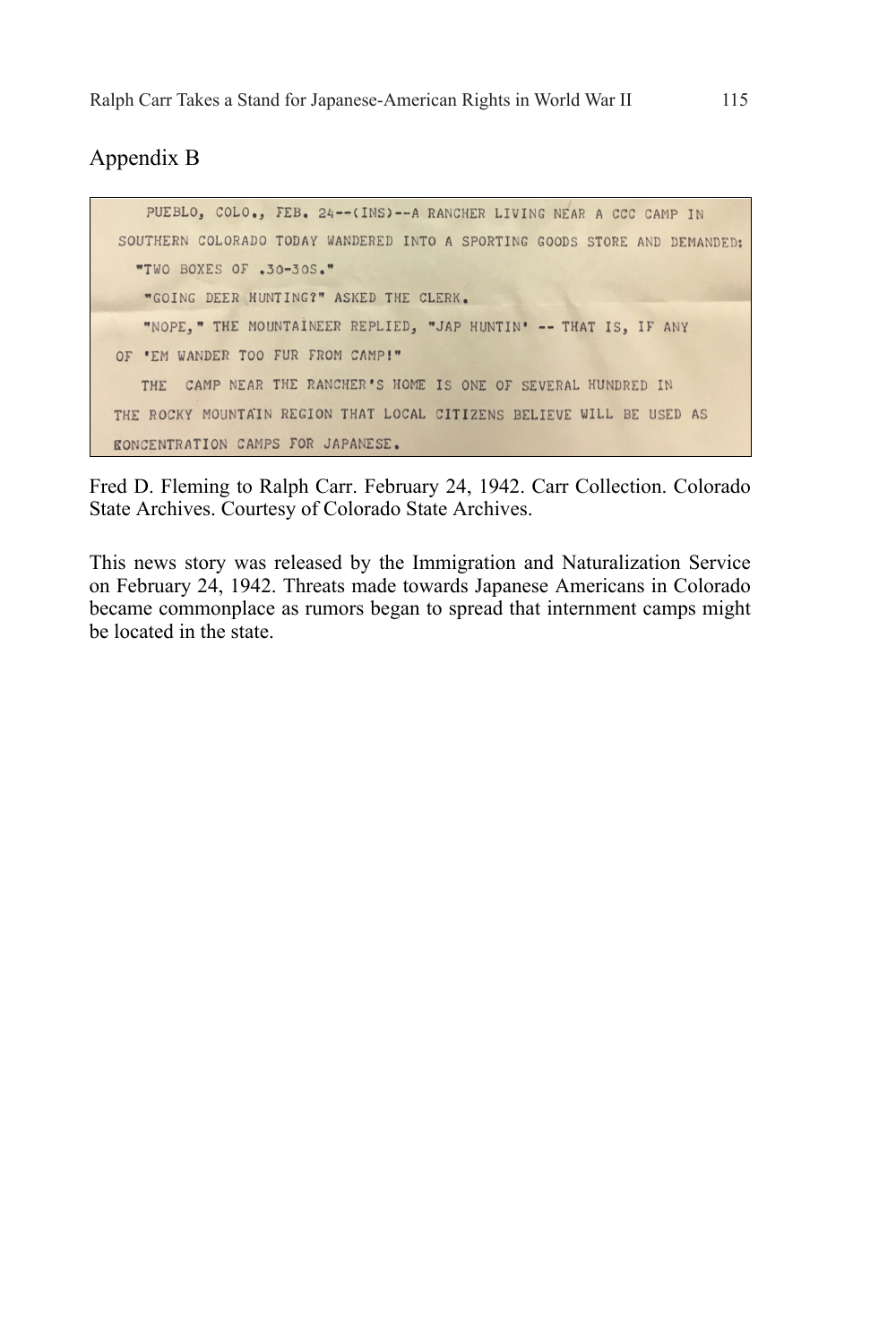### Bibliography

### **Primary Sources**

*Abstract of Votes Cast.* Denver: Bradford-Robinson, 1940.

This booklet summarized the results of the 1940 elections, in which Carr won a second term as governor by a wide margin. This helped me to understand the extent of Carr's popularity leading into his second term, and to contrast it with the results of the 1942 Senate election in order to see how Carr's stand for Japanese-American rights led to the end of his political career.

*A Challenge to Democracy.* U.S. War Relocation Authority, 1944. Accessed March 11, 2017. https://archive.org/details/Challeng1944.

A wartime propaganda film about internment camp life, this movie helped me to better understand the change in public consciousness of internment's constitutional violations between the beginning of Japanese internment and its end, as well as the way in which the War Relocation Authority reacted to this change. This allowed me to better analyze the broader impact of Carr's stance.

Carr, Ralph L. Papers. Colorado State Archives.

By far the most useful source I employed in my research, this collection consists of all of the papers from Carr's time as governor, including his complete correspondence. Reading through Carr's letters allowed me to better understand not only his stance on Japanese internment, but also his broader political beliefs. Additionally, it helped me to see the enormous scope of anti-Japanese sentiment in Colorado and around the nation, and the way in which Carr responded to it.

Carr, Ralph L. Radio address, Denver, CO, Feb. 28, 1942.

This speech clearly outlined Carr's position on Japanese internment. As one of the first sources I consulted in my research, it helped to elucidate his viewpoint on the issues of Japanese internment and Japanese-American rights, and allowed me to better understand the stand he took.

Exec. Order No. 9066, 3 C.F.R. 1092 (1942). Accessed March 5, 2017. https:// www.ourdocuments.gov/doc.php?flash=false&doc=74&page=transcript.

As the Executive Order that caused Japanese internment, this source was crucial to my understanding of how internment began and the process by which it came into effect.

"Gov. Carr Stakes Political Future on His Jap Stand." *Denver Post* (Denver, CO), April 3, 1942.

This article enabled me to see how Carr's position on internment impacted his political career, as well as the way in which he did not allow opponents to sway his belief in his policies.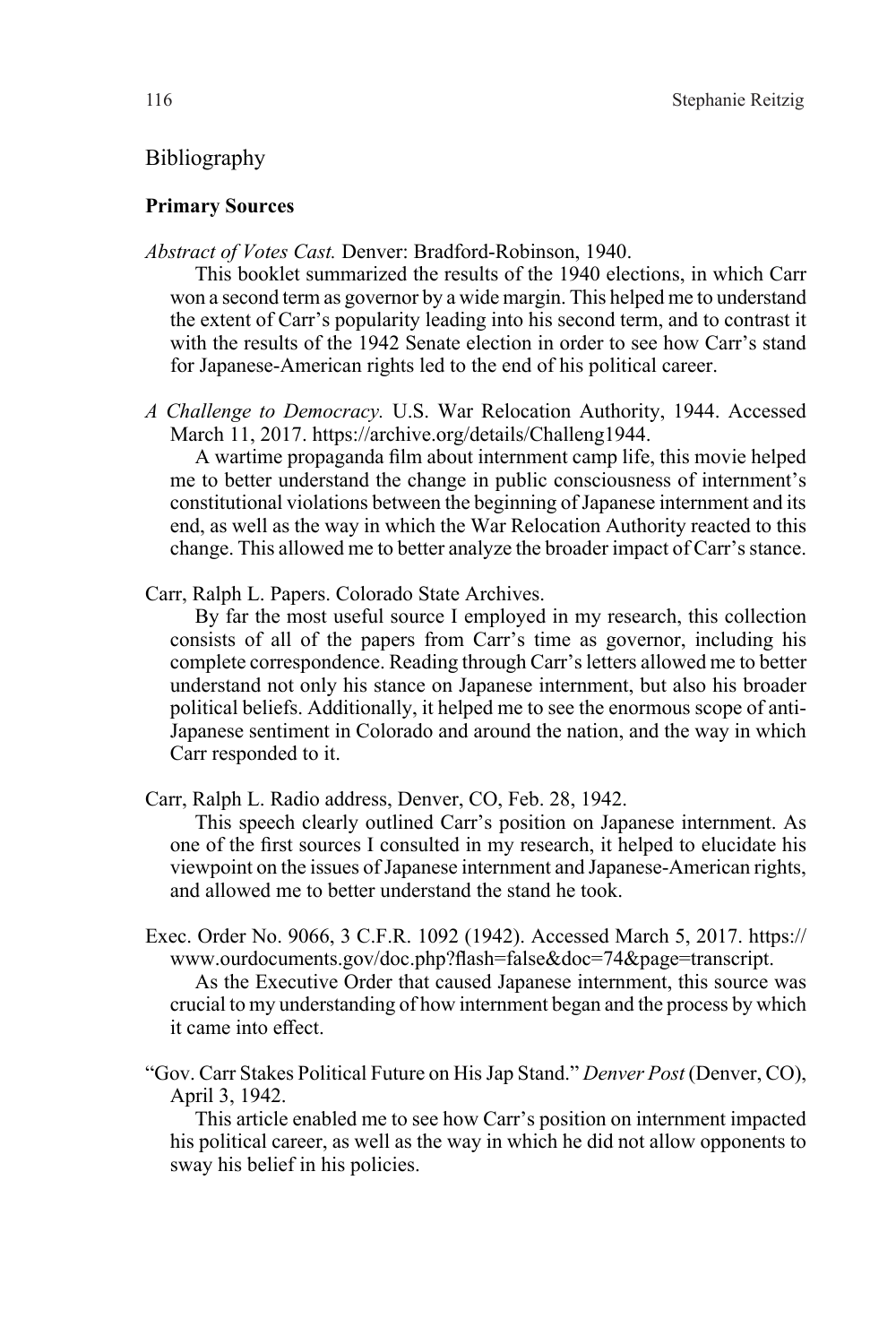Houston, Jeanne Wakatsuki, and James D. Houston. *Farewell to Manzanar.* New York: Houghton Mifflin, 1975.

This first-hand account of life in a California internment camp impressed upon me the magnitude of Carr's stand for Japanese-American rights. The author's descriptions of the devastating ramifications of internment for her family showed me how significant it was that families were able to avoid internment by seeking refuge in Colorado under Carr, and enabled me to articulate how Carr's stance played a significant role in protecting minority rights in the United States.

"Inaugurated." *Aspen Daily Times* (Aspen, CO), Jan. 6, 1941.

This article described Carr's inauguration for his second term in office. Additionally, it demonstrated the largely positive attitude towards Carr at the beginning of his second term as governor, which enabled me to follow how the public's perceptions of him were later influenced by his stance on Japanese-American rights.

*Japanese Relocation.* U.S. War Relocation Authority, 1942. Accessed March 19, 2017. https://archive.org/details/Japanese1943.

Contrasting this film with the 1944 film *A Challenge to Democracy* allowed me to better understand the influence that Carr had on public opinion and the way in which this influence impacted the War Relocation Authority's decision to end internment.

Kimball, Neil West. "Carr and Johnson Big Show." *Steamboat Pilot* (Steamboat Springs, CO), July 23, 1942.

This article in particular helped me to better understand the way in which Ed Johnson, Carr's opponent in the 1942 Senate race, manipulated Carr's actions to portray him as an enemy of national unity and thus used his position on Japanese-American rights against him.

Kimball, Neil West. "Short Miscellany." *Steamboat Pilot* (Steamboat Springs, CO), March 5, 1942.

This article describes an incident in which Mexican workers repairing an old Civilian Conservation Corps (CCC) camp were mistaken by Steamboat Springs townspeople for Japanese Americans, leading to hysteria at the possibility of an internment camp being based in the city. This article helped me to better understand the racially biased hysteria which swept the U.S. during World War II, and the way in which it manifested itself in Colorado.

Myer, Dillon S. *Uprooted Americans: The Japanese Americans and the War Relocation Authority During World War II.* Tucson: University of Arizona Press, 1971.

This source was extremely useful to me in understanding the importance of public opinion in bringing about the decision to close the internment camps. Myer was the head of the War Relocation Authority (WRA) during Japanese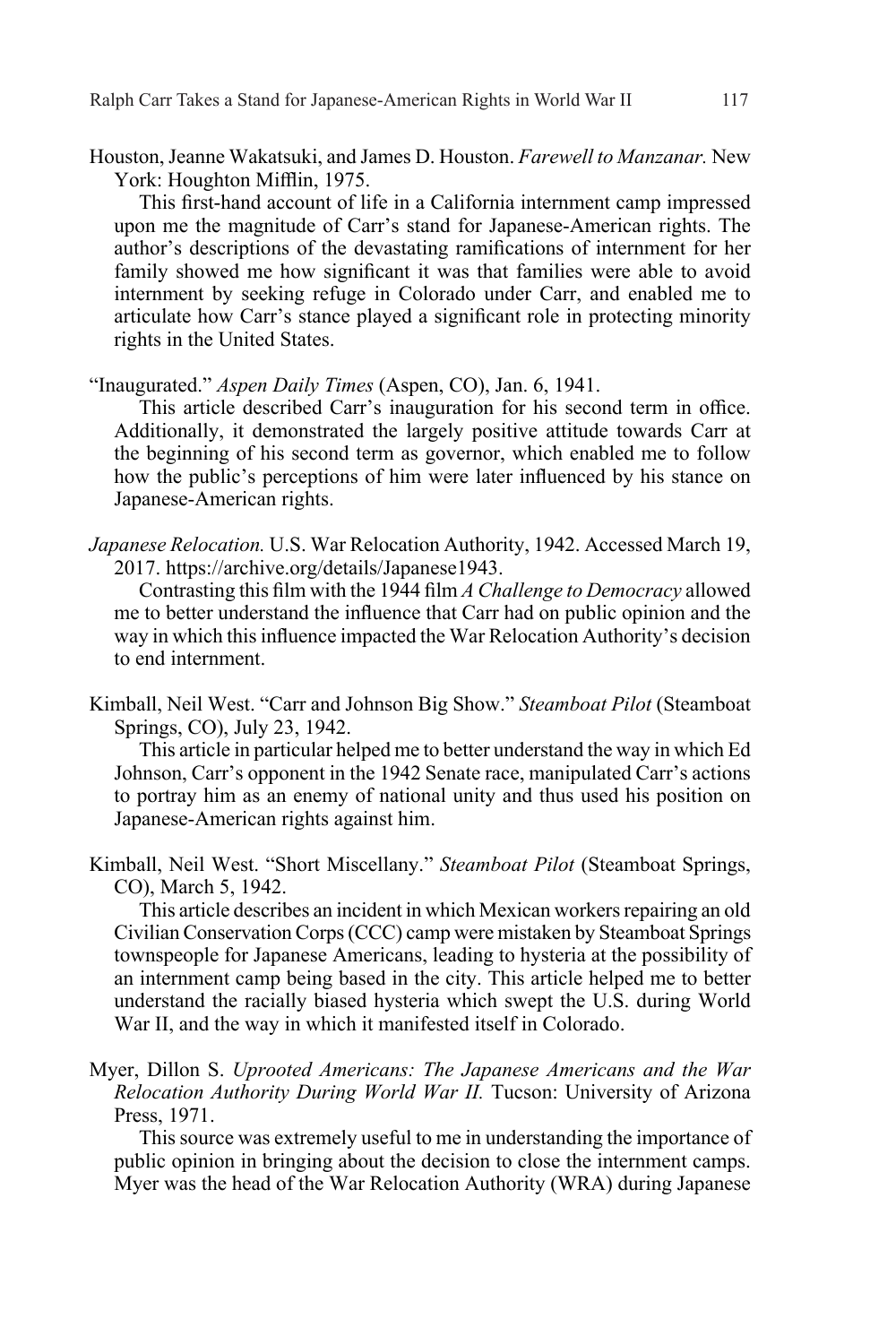internment, and provided a first-hand account of the decisions made by the WRA with regard to relocating Japanese Americans from the West Coast to internment camps in other Western states.

Nagata, Ted. Interview by Megan Asaka. "Psychological Effects of Camp." *Densho Encyclopedia.* June 3, 2008. https://encyclopedia.densho.org/ Psychological effects of camp/#Postwar Impacts.

This interview with a former internee shed important light on the strain that internment camp life put on families, as well as the psychological ramifications of internment. The interview enabled me to appreciate the significance of Carr's stand for Japanese-American rights.

"New Governor." *Craig Empire Courier* (Craig, CO), Nov. 9, 1938.

This article provided a brief overview of the 1938 election, allowing me to see the large margin of votes Carr won by as well as his popularity at the time for his views on balancing the state budget. This gave me further information about Carr's career leading into his first term as governor and the way in which his courageous stand for Japanese-American rights contributed to his loss in the 1942 Senate election.

Ralph Carr Freedom Defense Act, S. 17-1230, 71st Gen. Assem., 1st Reg. Sess. (Colo. 2017).

This bill gave me insight into the impact that Carr has had on modern Colorado policy, and the way his actions continue to shape Colorado's treatment of minorities even to the present day. Since it directly shows Carr's impact on Colorado today, it is a primary source.

Richardson, K. D. *Reflections on Pearl Harbor: An Oral History of December 7, 1941.* Westport: Praeger, 2005. https://www.questiaschool.com/ read/119714325/reflections-of-pearl-harbor-an-oral-history-of-december.

This book consists of oral histories of Pearl Harbor, both from people who were present at the attack and from people elsewhere in the military and in the United States. Reading first-hand accounts of the impact that the attack had across the nation helped me to better understand how significant it was that Carr took a stand, especially given the fear and panic to which many Americans succumbed.

Stoddard, C. A. Editorial. *Craig Empire Courier* (Craig, CO), Feb. 18, 1942.

This editorial describes the author's viewpoint that Japanese Americans should be interned without regard for due process. This improved my understanding of the way in which many Coloradans supported internment and expressed no regard for Japanese-American rights.

"WWII-Era Support for Japanese Internment." *Gallup.* Aug. 31, 2016. https:// www.gallup.com/vault/195257/gallup-vault-wwii-era-support-japaneseinternment.aspx.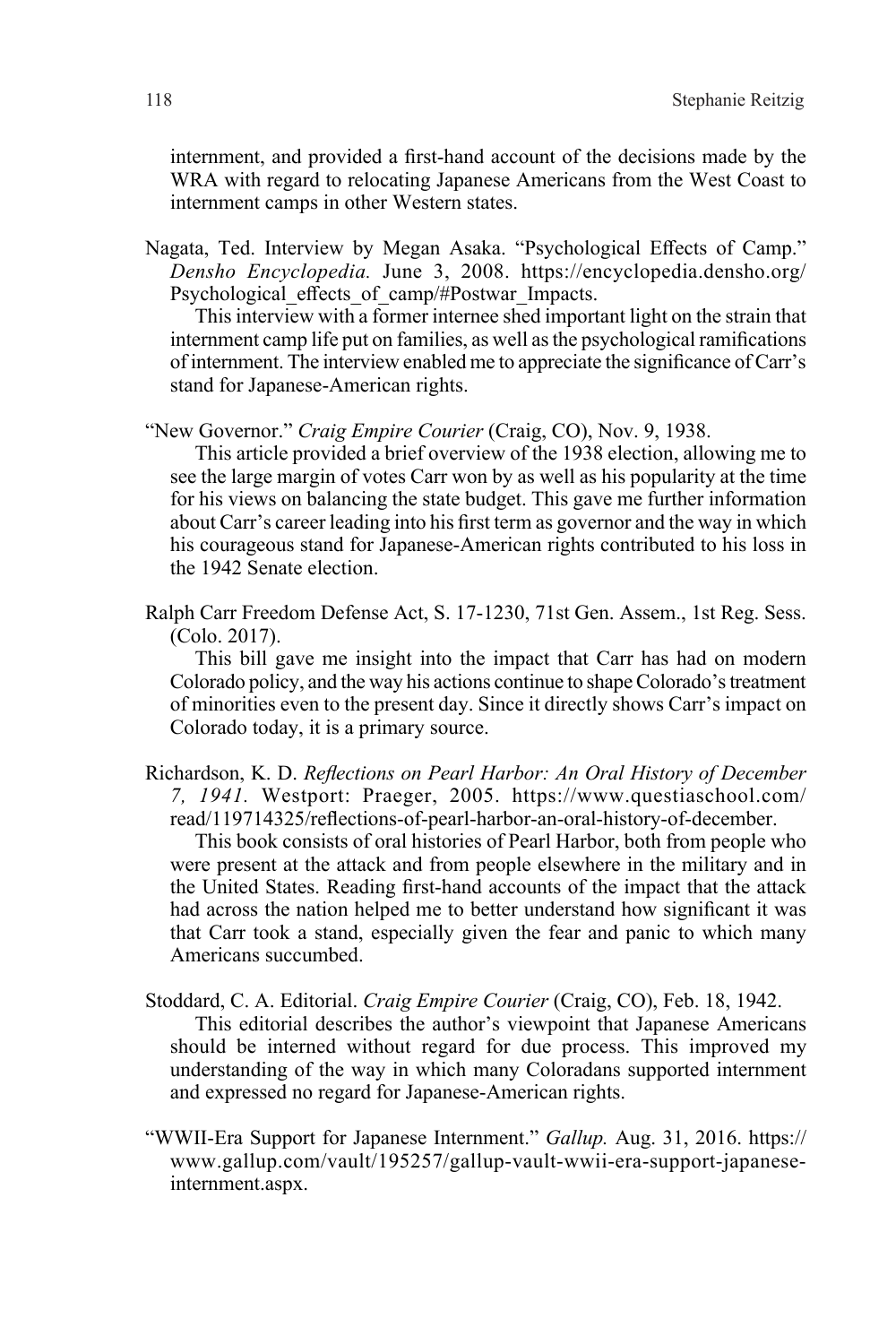This poll was conducted in 1942, and its results were recently republished online by Gallup. The poll showed that Americans who believed Japanese Americans were entitled to their constitutional rights were in a significant minority, which allowed me to appreciate the true import and courage of Carr's stance on the issue as an elected official.

#### **Secondary Sources**

134 Cong. Rec. 11010 (Aug. 5, 1988) (statement of William Lester Armstrong). Accessed March 17, 2017. http://congressional. proquest.com.ezproxy.denverlibrary.org/congressional/docview/t17. d18.9ef19be0cd70cc0b?accountid=37073.

This speech called on a variety of primary sources to discuss Carr's actions in relation to the 1988 decision to provide reparations to former internees. It enabled to me to see Carr's widespread impact, and the way in which politicians even decades later continue to look to him as an example.

Caruso, Samuel T. "After Pearl Harbor: Arizona's Response to the Gila River Relocation Center." *The Journal of Arizona History* 14, no. 4 (1973): 335-346. https://www.jstor.org/stable/41695150.

This article provides a detailed discussion of Arizona's stance on Japanese internment, and thus helped me to understand the reactions of other states to Roosevelt's executive order. This allowed me to better contrast Carr's position with those of the other governors, and to appreciate the significance of his stance.

Daniels, Roger. *The Decision to Relocate the Japanese Americans.* Malabar: Robert E. Krieger, 1975.

This book delves into the process by which Japanese internment was devised and carried out, and provides substantial information concerning the role that state governors played in the process of relocating Japanese Americans.

Harvey, Robert. *Amache: The Story of Japanese Internment in Colorado During World War II.* Lanham: Taylor Trade, 2004.

This book looks specifically at the Amache internment camp located in Granada, Colorado, and briefly discusses the part that Carr played in taking a stand against Japanese internment. As one of the first sources I looked at, it provided a basis from which to do further research on the topic.

Hosokawa, Bill. *Colorado's Japanese Americans: From 1866 to the Present.*  Boulder: University Press of Colorado, 2005.

This book focuses more broadly on the history of Japanese Americans in Colorado, but dedicates a significant portion of its discussions of World War II to Carr. Its author, Bill Hosokawa, lived in an internment camp for several years. Reading an account of Carr's actions from someone who experienced the impacts of internment helped me to truly understand how significant it was to the Japanese-American community in Colorado that Carr took a stand for their rights.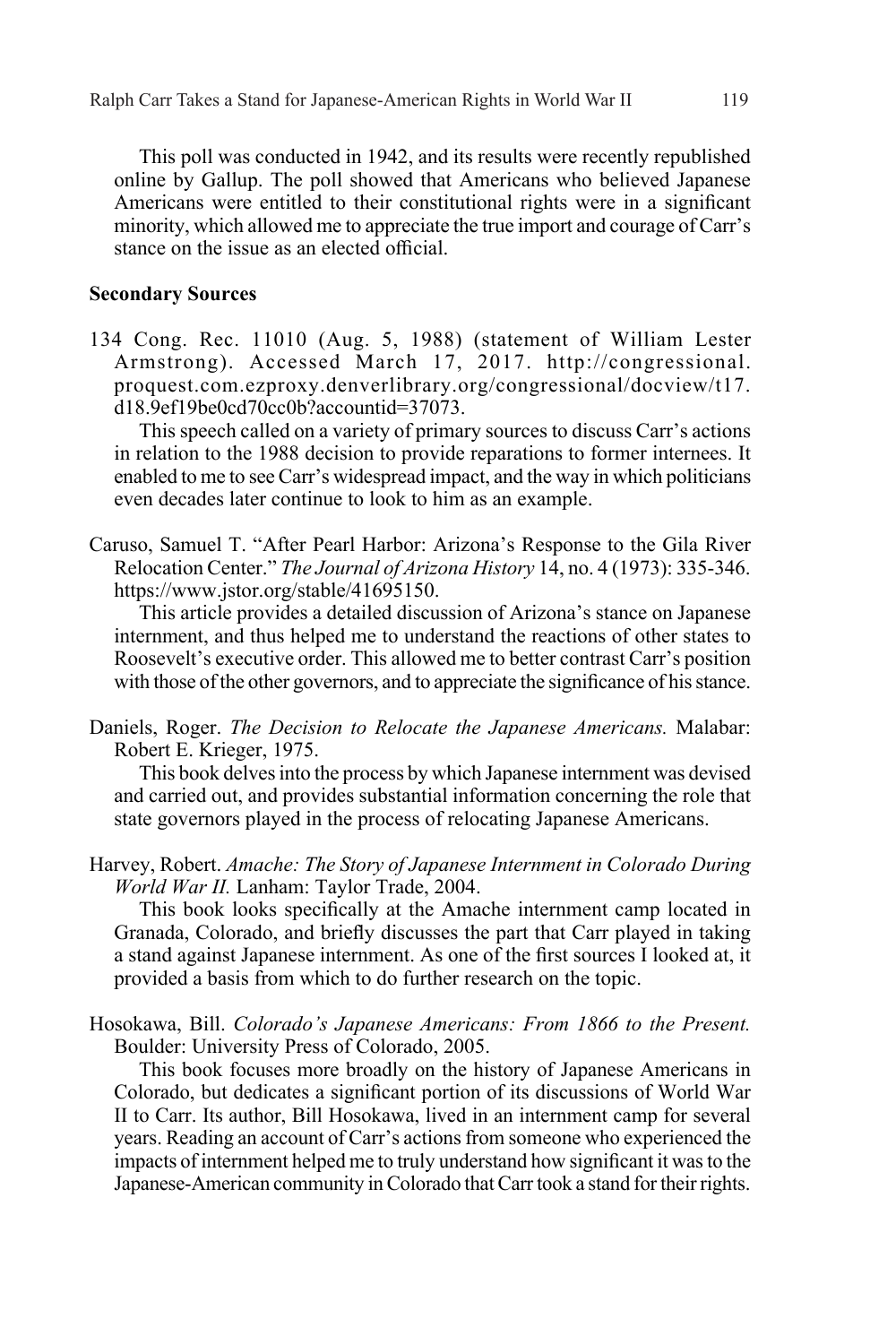Hosokawa, Bill. *Nisei: The Quiet Americans.* Boulder: University Press of Colorado, 2002.

This book specifically discusses the *Nisei*, first-generation Americans and children of Japanese immigrants to the United States. It gave me insight into the significance of Carr's actions to American citizens of Japanese descent in the United States, and showed the way in which Carr's stance helped to establish Colorado as a state that valued the rights of all citizens, regardless of race or ethnicity.

Hosokawa, Bill. "September 10, 1976." In *Thirty-Five Years in the Frying Pan,*  267-269*.* New York: McGraw Hill, 1978.

This chapter comes from a collection of articles published by journalist Bill Hosokawa, who was interned in the Heart Mountain camp during World War II. He discusses Carr and the ramifications of Carr's actions for the Japanese-American community in Colorado, providing insight into the significance of Carr's stand for minorities in the state.

Loureiro, Pedro A. "Japanese Espionage and American Countermeasures in Pre-Pearl Harbor California." *The Journal of American-East Asian Relations* 3, no. 3 (1994): 197-210. https://www.jstor.org/stable/23612532.

This article describes the impact that politicians' investigations of Japanese espionage prior to Pearl Harbor exerted on Americans' reactions after the attack. This helped me to better acknowledge the effect that politicians' positions had on Japanese internment, and thus to more fully analyze the way in which Carr's stand for Japanese-American rights helped bring internment to an end.

Maeda, Daryl J. "Japanese Americans in Colorado." *Enduring Communities.*  Accessed March 19, 2017. http://media.janm.org/projects/ec/pdf/EC-CO-Essay-Timeline.pdf.

This article provides a brief introduction to the movement of Japanese Americans to Colorado during World War II, and helped me establish the foundations of my research for this paper.

McCone, Michael. Introduction to *Executive Order 9066.* Burbank: Fremont Press, 1992.

This introduction to *Executive Order 9066*, one of the first sources I consulted in my research, provided an overview of Roosevelt's Executive Order and the way in which it caused Japanese-American internment to take place. I found it useful as a basis upon which to build as I conducted further research into this topic.

Nakanishi, Don. T. Introduction to *Executive Order 9066.* Burbank: Fremont Press, 1992.

Another preface to *Executive Order 9066,* this article by the former director of the California Historical Society describes the lasting effects of Executive Order 9066 on the Japanese-American community. This source yielded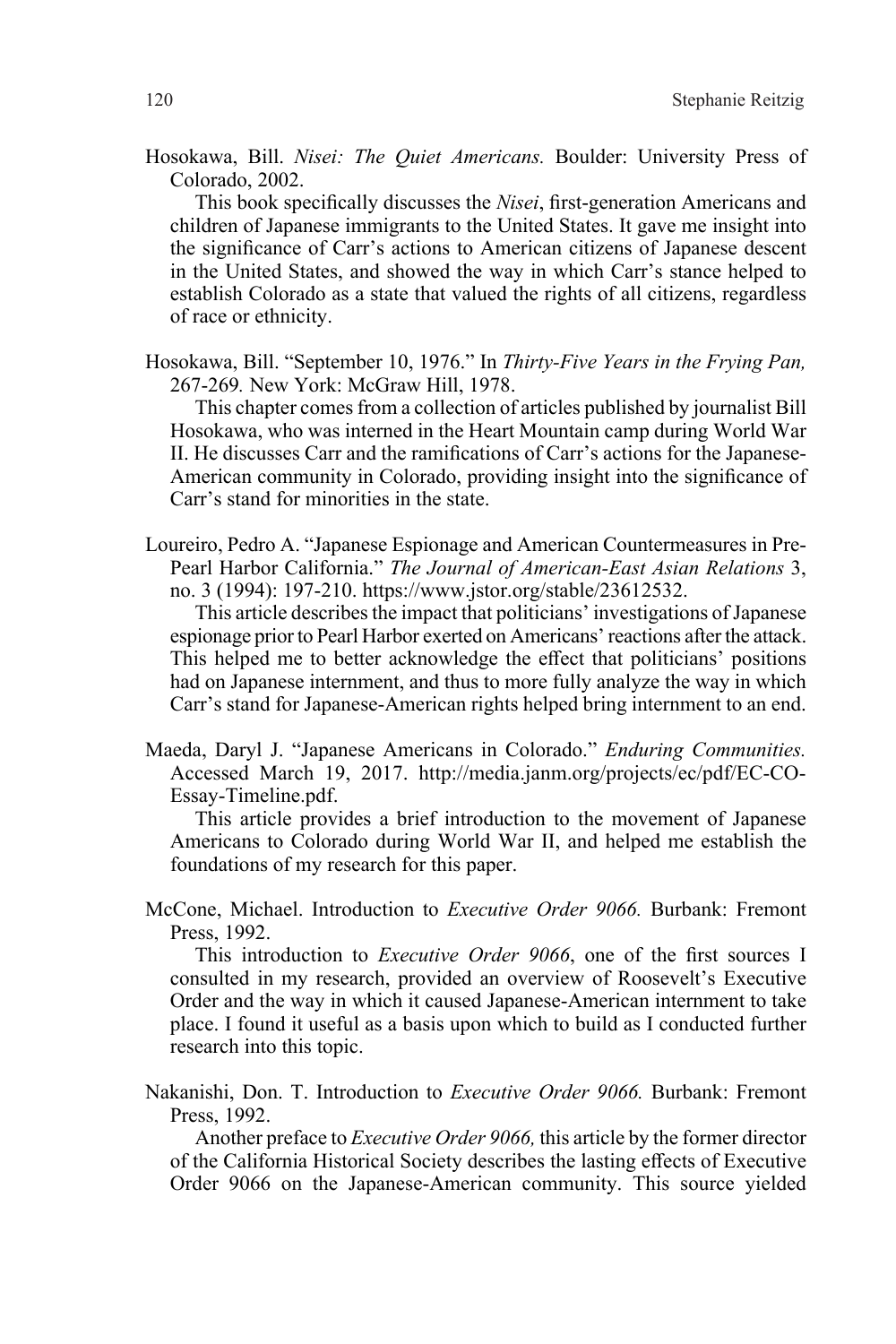insight into the devastating impacts of internment, and allowed me to see the way in which Carr's actions had significant ramifications for many Japanese Americans.

Pike, Donald, and Roger Olmstead. "Introduction" to *Executive Order 9066.*  Burbank: Fremont Press, 1992.

This chapter gave an overview of internment, including the reasons why it was imposed and the way it affected internees. It provided a strong basis from which to conduct further research as I delved more deeply into these topics, and helped me to gain an initial understanding of the way Carr's actions impacted Japanese Americans.

Purcell, Aaron D. "Struggle Within, Struggle Without: The TEPCO Case and the Tennessee Valley Authority, 1936-1939." *Tennessee Historical Quarterly*  61, no. 3 (2002): 194-210. Accessed March 11, 2017. https://www.jstor.org/ stable/42627703.

This article introduced me to the Tennessee Valley Authority (TVA) and in particular to arguments regarding its constitutionality. This proved useful to me in analyzing the way in which the TVA established a precedent for the Arkansas Valley Authority (AVA), and in turn helped me to elucidate the way in which the AVA impacted Carr's decision to take a stand for Japanese-American rights on constitutional grounds.

Reeves, Richard. *Infamy: The Shocking Story of the Japanese American Internment in World War II.* New York: Henry Holt, 2015.

This book describes Japanese internment in detail, including the process by which it began and was carried out, as well as what camp life was like. I employed this source to gain a better understanding of how internment developed throughout the war, as well as to comprehend the impact that internment had on Japanese Americans.

Robinson, Greg. *By Order of the President: FDR and the Internment of Japanese Americans.* Cambridge: Harvard University Press, 2003. https://www. questiaschool.com/read/119277348/by-order-of-the-president-fdr-and-theinternment.

This source was very useful for examining the instigation and implementation of internment. It focuses primarily on Franklin Delano Roosevelt and his role in the process, as well as on many of the other army and military leaders who played significant parts in relocating Japanese Americans.

Schrager, Adam. *The Principled Politician: The Ralph Carr Story.* Golden: Fulcrum Publishing, 2008.

This was by far the best source that I consulted about Carr's life. The only biography written about Carr to date, this book helped me contextualize many of the events and issues I read about while conducting research in the Colorado State Archives, and thus was invaluable to my research.